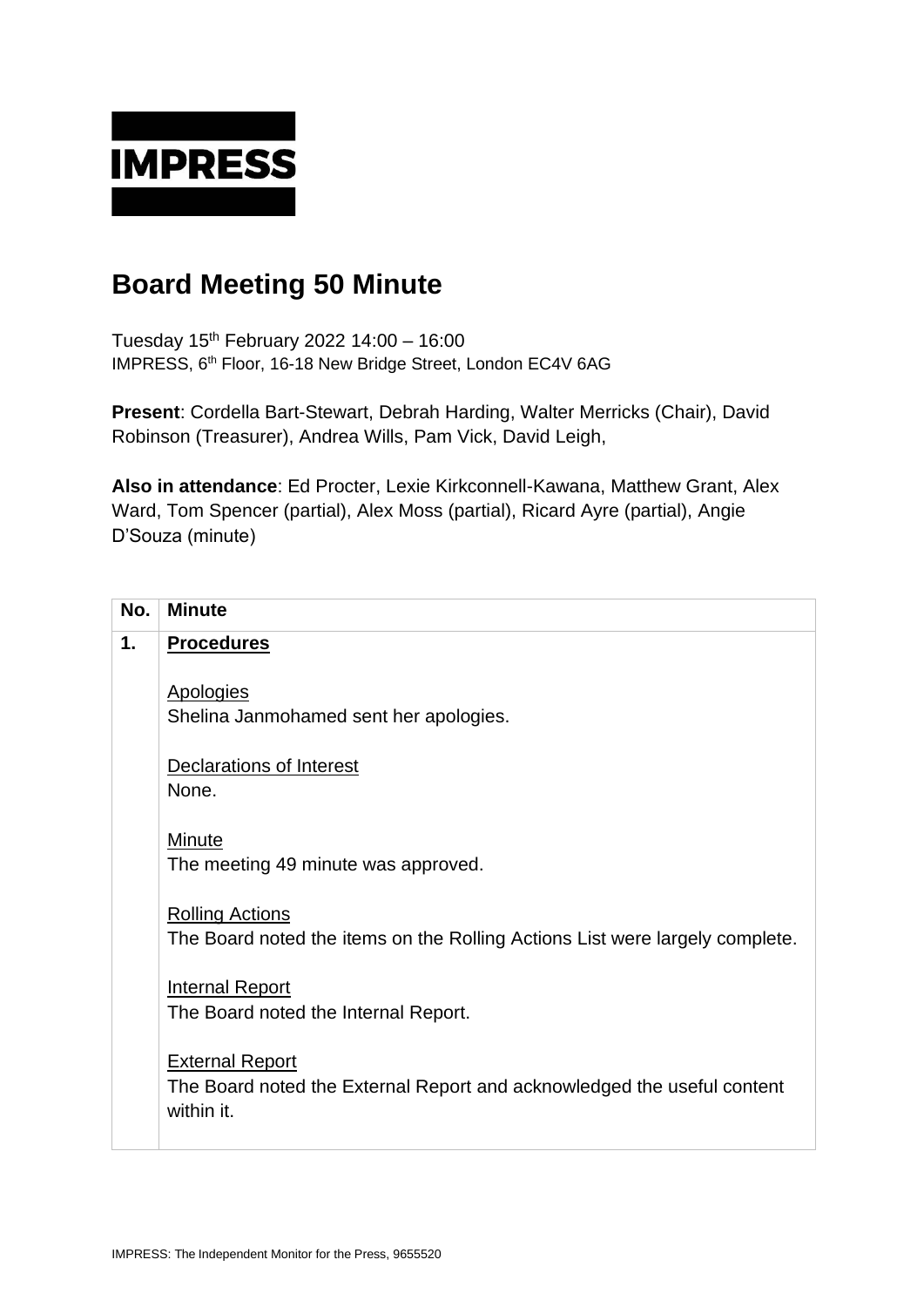| 2. | <b>Appointment of a new Chair</b>                                                                                                                                                                      |
|----|--------------------------------------------------------------------------------------------------------------------------------------------------------------------------------------------------------|
|    | The Board received the report of the Appointment Panel nominating Richard<br>Ayre as Chair of the Board. The Board appointed him to succeed Walter<br>Merricks from 1 April 2022.                      |
| 3. | <b>Regulation</b>                                                                                                                                                                                      |
|    | PRP annual recognition fee<br>The Board approved payment of the outstanding balance of the recognition<br>fee and to further engagement with the PRP about the cyclical review fee<br>charging scheme. |
|    | <b>Revised Draft Standards Code and Guidance</b><br>The Board reviewed and approved the revised draft Code and Guidance and<br>agreed to proceed to public consultation.                               |
|    | Changes to the Regulatory Scheme and Arbitration Scheme<br>LKK updated the Board on recent progress made regarding the Regulatory<br>and Arbitration Scheme.                                           |
| 4. | <b>Committee Reports</b>                                                                                                                                                                               |
|    | <b>Report from Code Committee</b><br>AW updated the Board on recent Code Committee activity.                                                                                                           |
|    | <b>Report from the Communications Committee</b><br>PV updated the Board on recent Communications Committee activity.                                                                                   |
|    | <b>Report from Finance &amp; Audit Committee</b><br>The Report to the Board was noted.                                                                                                                 |
|    | Draft Budget 2022-23<br>Board approved the provisional budget for 2022-23.                                                                                                                             |
|    | <b>Review of Financial Policies</b><br>The Board approved the amended Financial Policies.                                                                                                              |
|    | <b>Risk Register</b><br>The Board noted that there had been no change in the risk profile of<br><b>IMPRESS</b> since last quarter.                                                                     |
|    | Balance Sheet at End of Q3<br>The Finance & Audit Committee will review the Income Recognition Policy for<br><b>IMPRESS</b> at their next meeting.                                                     |
| 5. | <b>Planning for Strategy Day</b><br>Board noted the proposed agenda for the Strategy Day in March.                                                                                                     |